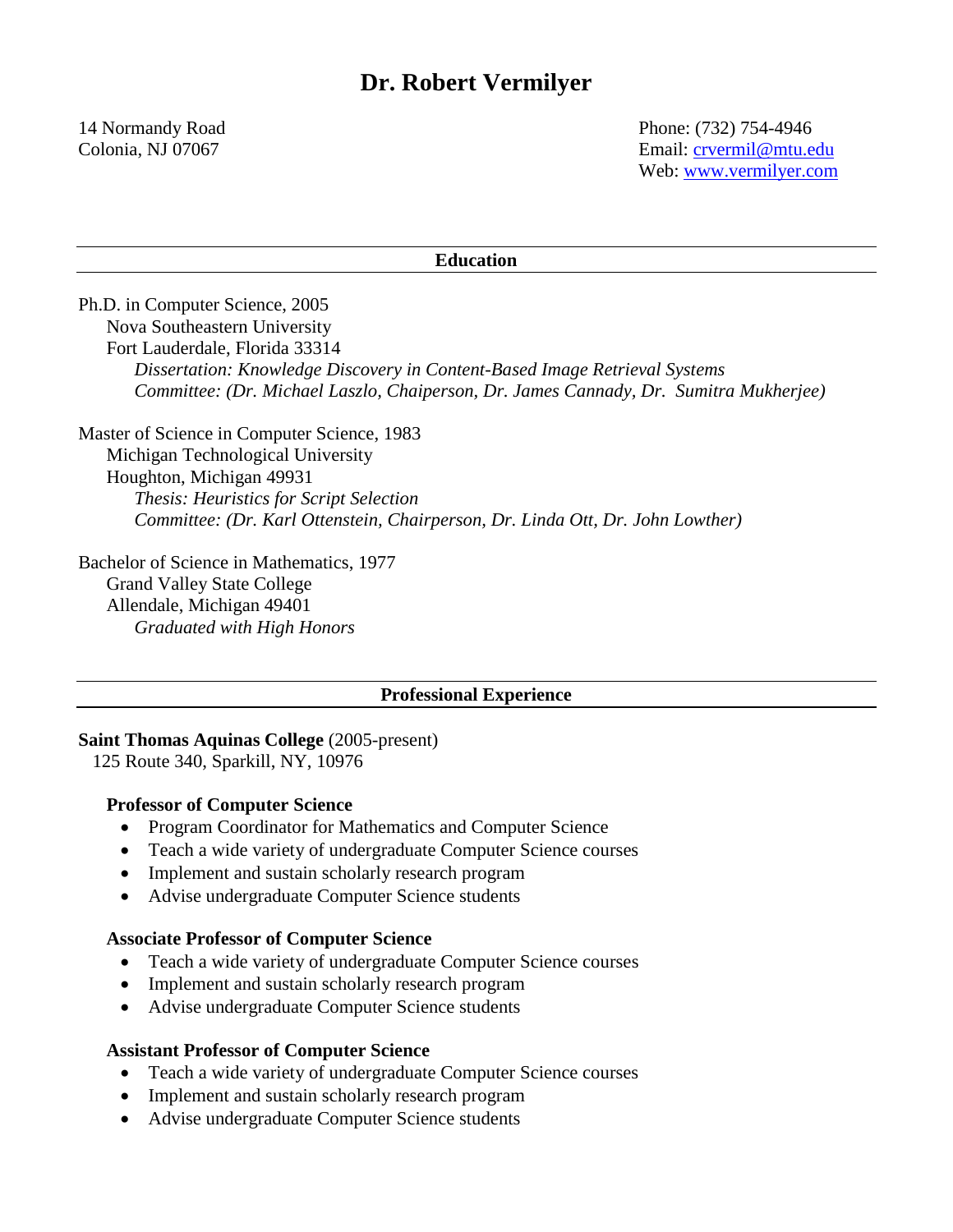# **Franklin University** (1986-2004)

201 South Grant Avenue, Columbus, Ohio, 43215

## **Associate Vice President Academics**

- Formulated strategies, planned, designed and implemented academic and technology initiatives
- Worked collaboratively with faculty in establishing and implementing curriculum assessment and academic program review
- Recruited and developed a dynamic team of faculty committed to the philosophy of providing a student centered learning environment
- Responsible for over 150 faculty and technology professionals

# **Dean School of Computer and Information Science**

- Recognized for working collaboratively with faculty in establishing and implementing curriculum assessment and academic program review
- Created and implemented Bachelor of Science in Digital Communication

## **Chairperson & Professor of Computer Science**

- Taught a wide variety of graduate and undergraduate Computer Science courses
- Advised graduate and undergraduate Computer Science students
- Elected by faculty to the office of President of Faculty Senate
- Grew undergraduate Computer Science Program from 100 to 500 majors
- Created and implemented Master of Science in Computer Science Program
- Created and implemented Bachelor of Science in Digital Communication

## **Chief Technology Officer**

- Formulated strategies, planned, designed and implemented technology initiatives
- Designed and implemented courseware system that currently supports over 9,000 students
- Designed and implemented student web portal
- Directed the development of the University's web sites

## **The Ohio State University** (1984-1986)

Columbus, Ohio

## **Instructor of Computer Science**

- Participated in curriculum development
- Taught a wide variety of undergraduate Computer Science courses
- Advised Students
- Member of TRIAD research team

## **Lear Siegler Inc.** (1977-1979)

Grand Rapids, Michigan

## **Software Engineer**

- Developed real-time avionic software for a variety of government and commercial contracts
- Coordinated technology seminars for engineering department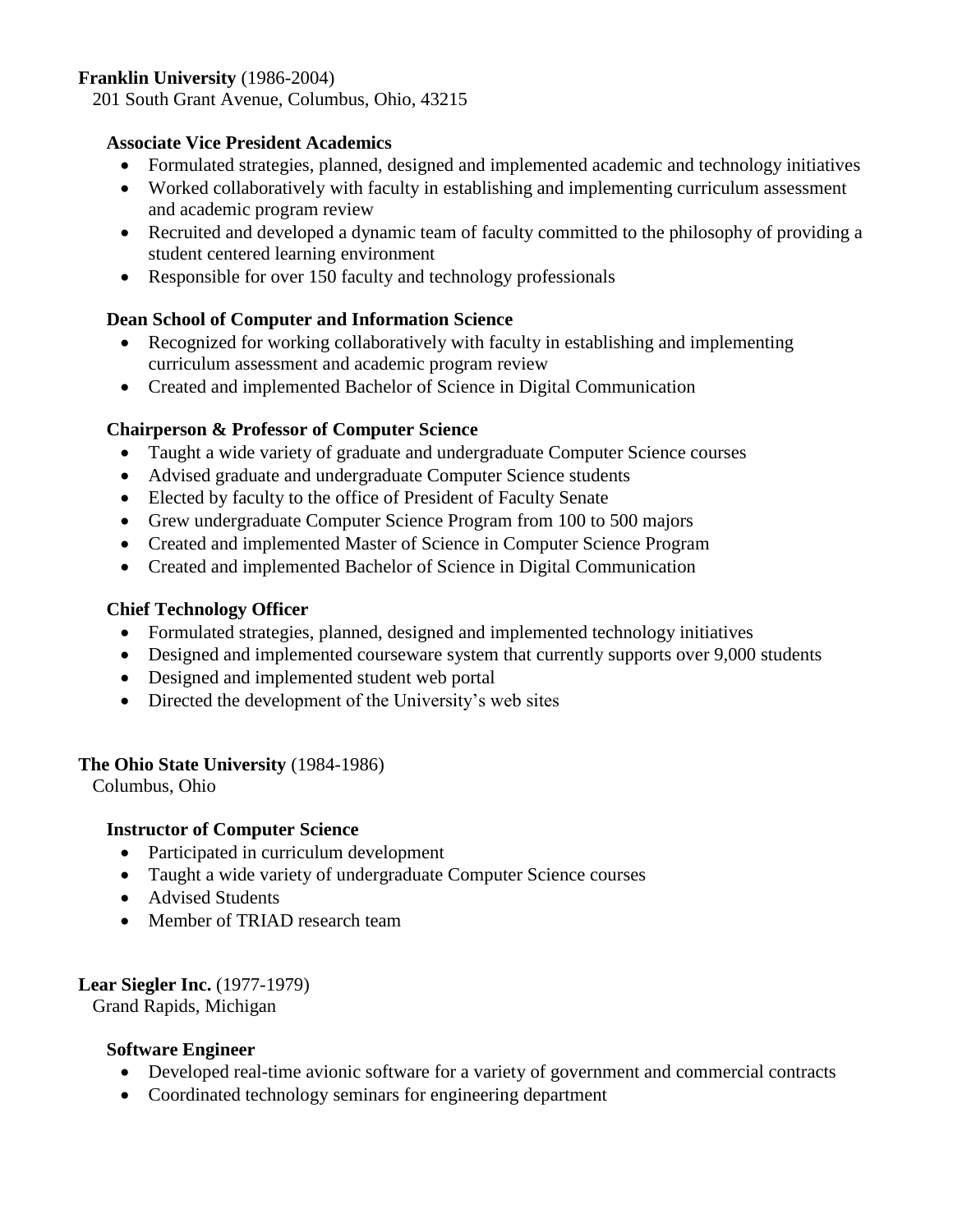## **Selected Refereed Publications & Presentations**

*Integrating Educational Games Using Player Type*, Consortium for Critical Reading, Writing and Thinking, St. John's University, New York, NY., October 2014.

*Integrating Educational Gaming Experiences*, Science Teachers of New York State Conference, Rochester, NY., November 2013.

*Promoting Interest in STEM Trough the Use of Digital Literacy and 3D Gaming*, New Jersey Science Convention, Princeton, NJ, October 2012.

*Teaching Science Using Digital Literacy and 3D Gaming*, Game Education Summit North America, Redmond, WA, June 2011.

*Strategies to Address the Under-Representation of Women & Minorities in Computer Science and Technology*, 14<sup>th</sup> Annual Education Technology Conference, Campus Technology, Washington D.C., July 2007.

*Intelligent User Interface Agents in CBIR*, IEEE SouteastCon, Memphis, TN, March 2006.

*Knowledge Discovery in Content-Based Image Retrieval Systems,* Ph.D. Dissertation, Nova Southeastern University, Fort Lauderdale, Florida, 2005.

*Online Courses at Franklin University*, Franklin University 1<sup>st</sup> Conference on Distance Education, Columbus, Ohio, 1997.

*Principled Auditory Feedback*, ACM Conference on Human Factors in Computing Systems, Monterey, California, May, 1992.

*The Use of a Relational Database in Method Driven Environments*, SIGSOFT Software Engineering Notes, Jayashree Ramanathan, Robert Vermilyer, Thorbjorn Anderson, John M. Rose, Volume 10, Issue 5, 1985.

**Grants**

*Promoting Interest Through the Use of Digital Literacy and 3D Gaming*, Hewlett Packard Catalyst Initiative Grant (\$150,000), July 2011

*Marketing Computer Science, St*. Thomas Aquinas Faculty Grant (\$2,000.00), April 2008.

*Using Mobile Technology to Unlock the Clubhouse,* HP Technology for Teaching Grant (\$69,000.00), May, 2006.

*Using Multimodal Feedback in User Interfaces to Enhance Performance*, Apple Computer Research Grant (\$2,000.00), July 1991.